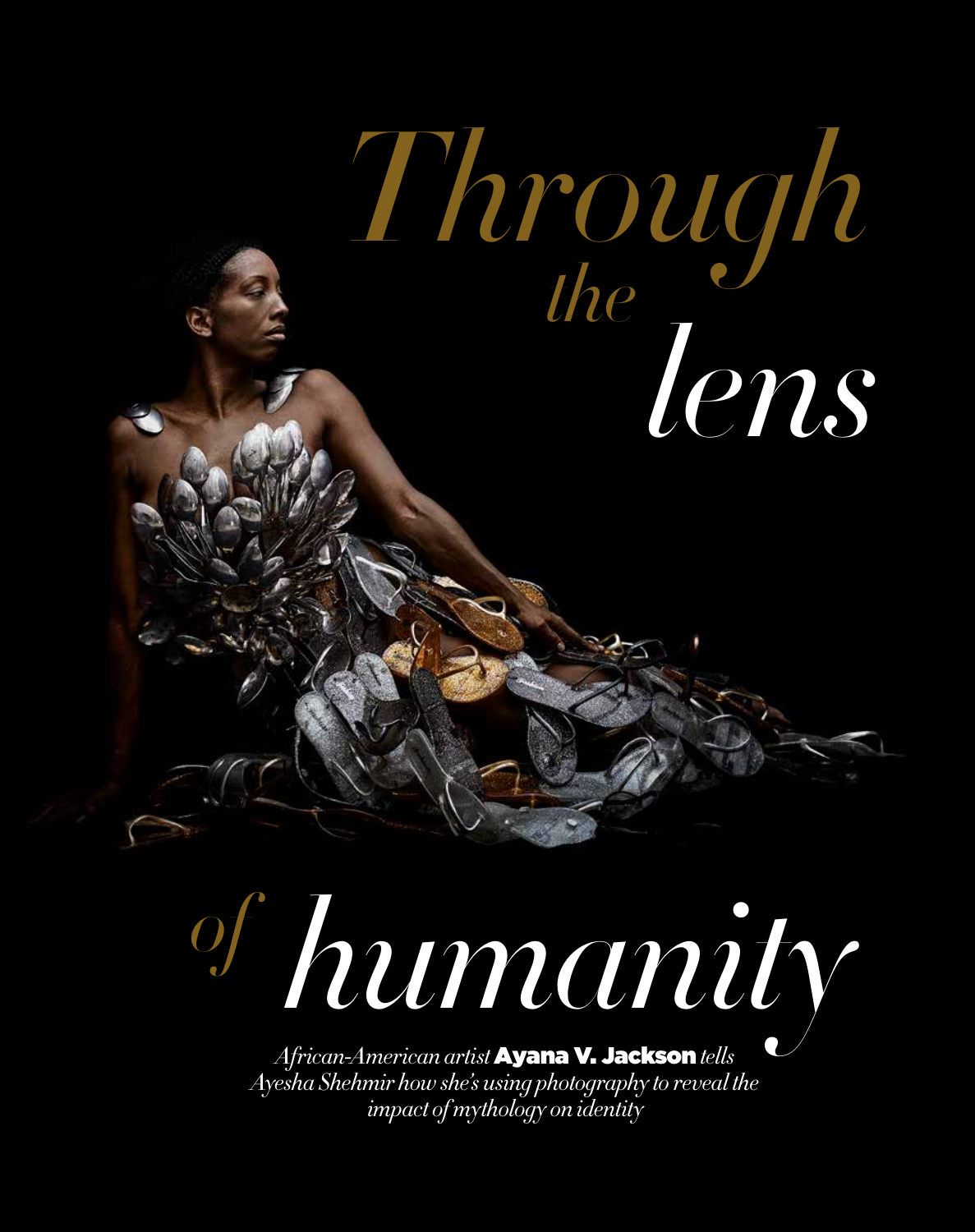



**a**<br>**Ayana** V. Jackson was just five years in the Her father, a photo enthusiast camera, sparking what would be tographic storytelling. Her first to be her grandfrobler during her altanta, Georgia, where she endass. With n Ayana V. Jackson was just five years old when she held her first camera. Her father, a photo enthusiast himself, taught her how to use his SLR camera, sparking what would become a lifelong interest in the art of photographic storytelling. Her first camera, a Nikon FM10, was gifted to her by her grandmother during her sophomore year at Spelman College in Atlanta, Georgia, where she enrolled in an introductory photography class. With no formal degree in the subject, it wasn't the systematic techniques of photography which led her to master the craft. What summoned her to take pictures was her innate desire to portray the black female identity for what it really is: powerful, passionate and beautiful. The hovering spirits which render themselves through her body are determined to challenge photographic representations from the late 19th century that seem to be ingrained within enduring gender and racial stereotypes.

 Ayana graduated with a degree in Sociology from Spelman College in Atlanta, Georgia and now lives between Johannesburg, New York and Paris. As an adolescent African-American growing up the United States, she felt she was surrounded by a cloud of racial undertones and gender stereotypes. "I was made aware, before I even studied slavery, before I studied civil rights, before I studied colonialism, before I understood racism as a structural problem, that outside forces were intent on making me feel ashamed of being black," she says, pausing. "And I had a sense that I was going to carry that to my death bed." But Ayana was not raised to surrender, she was determined to fight for justice, to fight for what she felt was right. And so an artist was born.

 Ayana floats gracefully behind the camera, but if you look closely, there's a sense of vulnerability too, a sense of restraint in the characters that she depicts through her own body. In her work *Sighting in the Abyss II*  (2019), a graceful figure is hauled forward by a commanding ethereal force, yet her restrained hands supress her efforts—a testament to the impact of stereotypes on identity development, which hits close to home for the artist. "There is a lot of text on my skin when I enter rooms that are populated with people with identity associated with power—American or European," she expresses. "Due to the racially divided history of the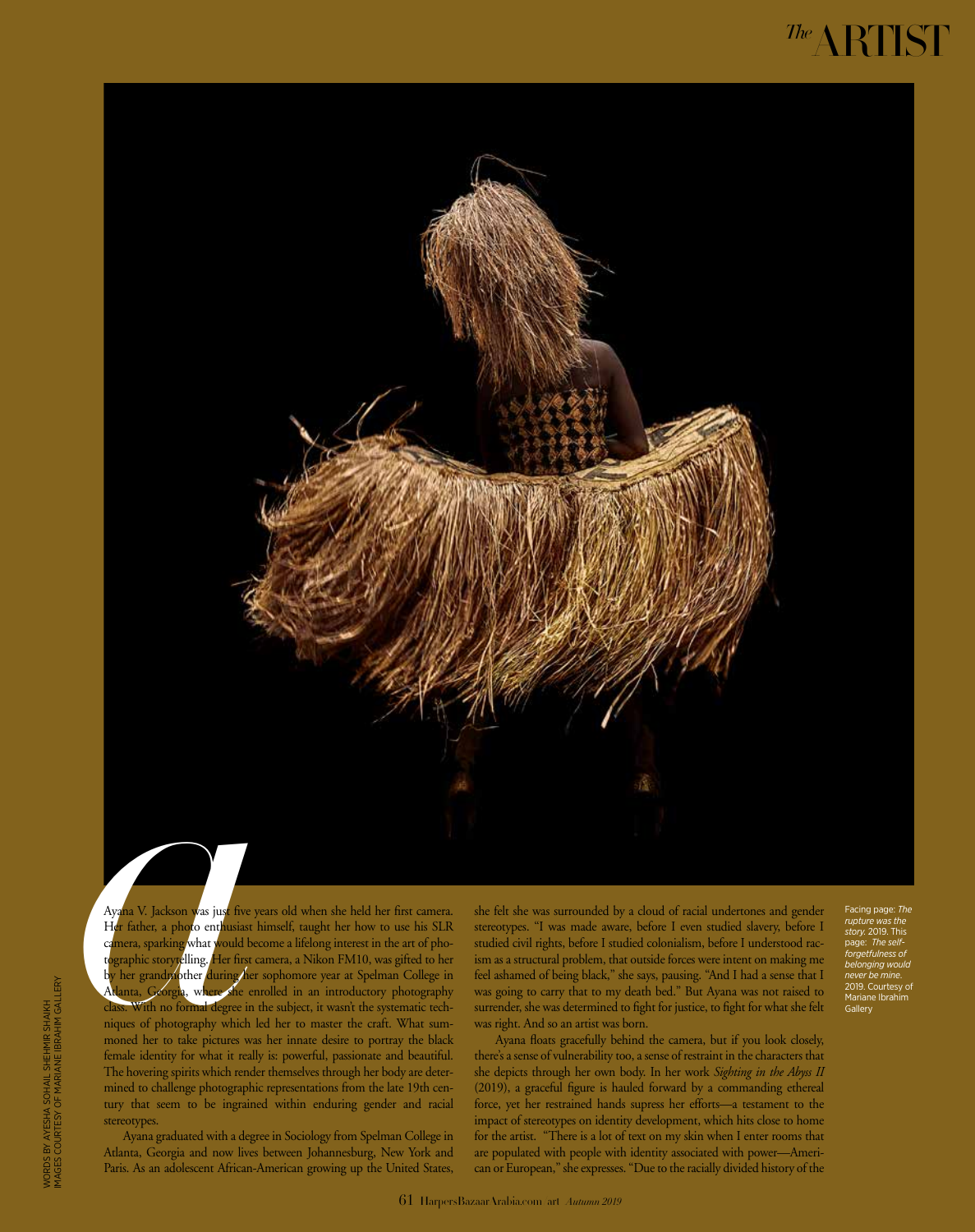